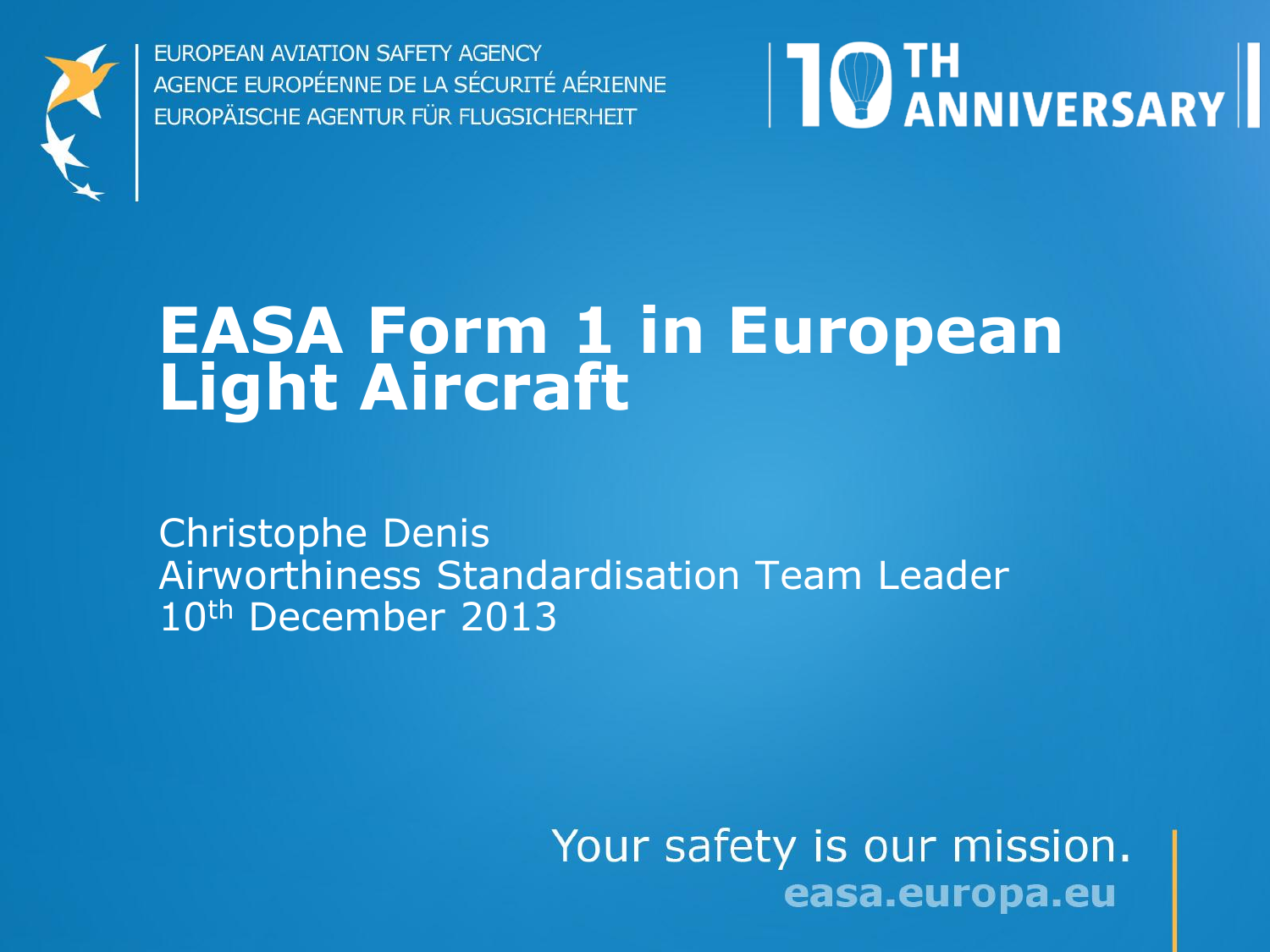

- $\rightarrow$  Concept and Problem
- $\rightarrow$  Legal Basis and Definitions
- $\rightarrow$  Certification Memorandum
	- $\rightarrow$  Content and Interpretation
- $\rightarrow$  Final Conclusion

10 - 12 Dec 2013 4th Airworthiness Standardisation Meeting 2

**10 IH ANNIVERSARY**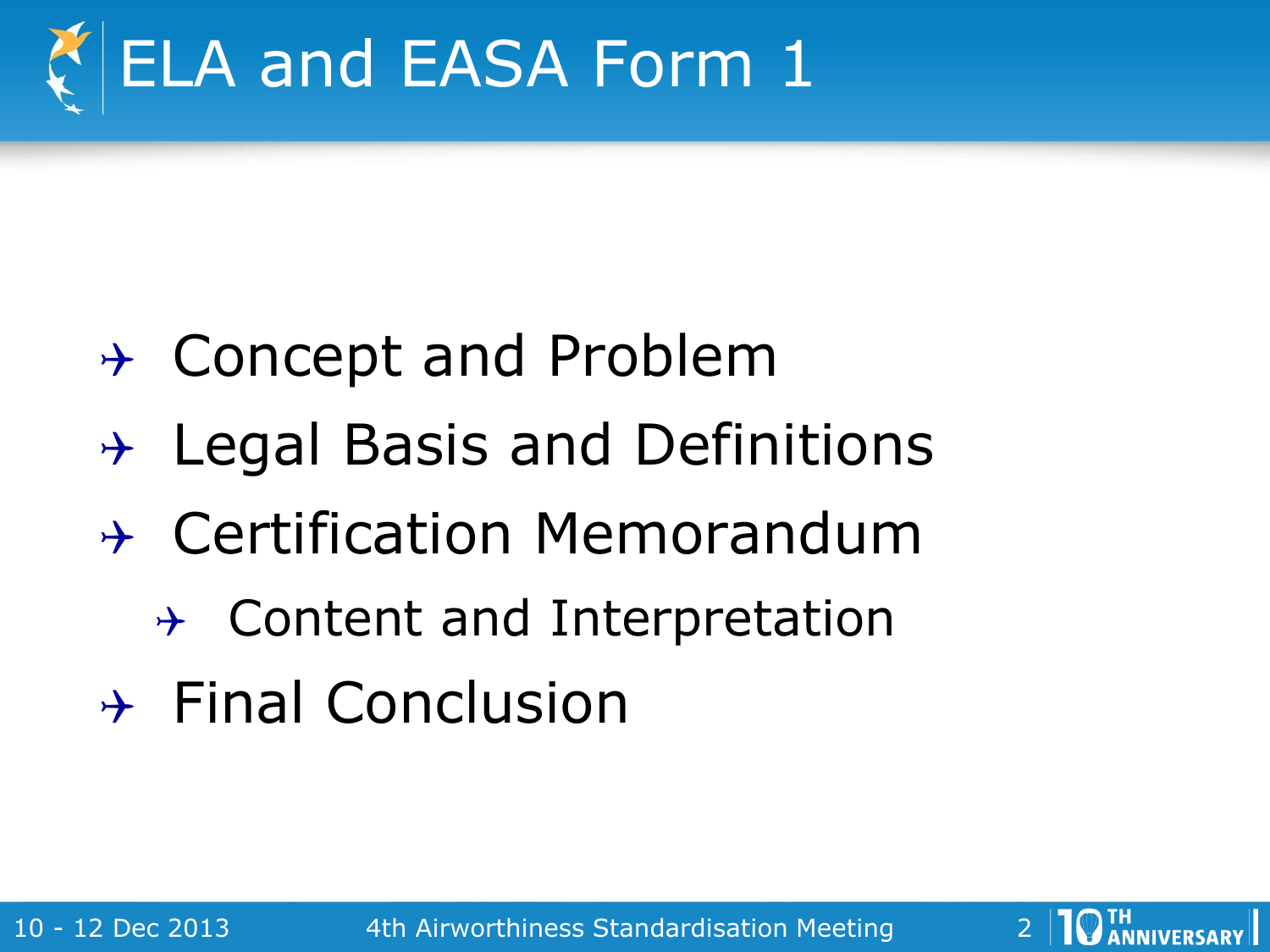

- $\rightarrow$  Owners of aircraft within the ELA scope may accept certain non-safety critical parts for installation without an EASA Form 1
- $\rightarrow$  Opinion 01/2011 was published in 2011 with applicability since 10 September 2012
- $\rightarrow$  Intent to reduce the regulatory burden to a level proportionate with the safety risks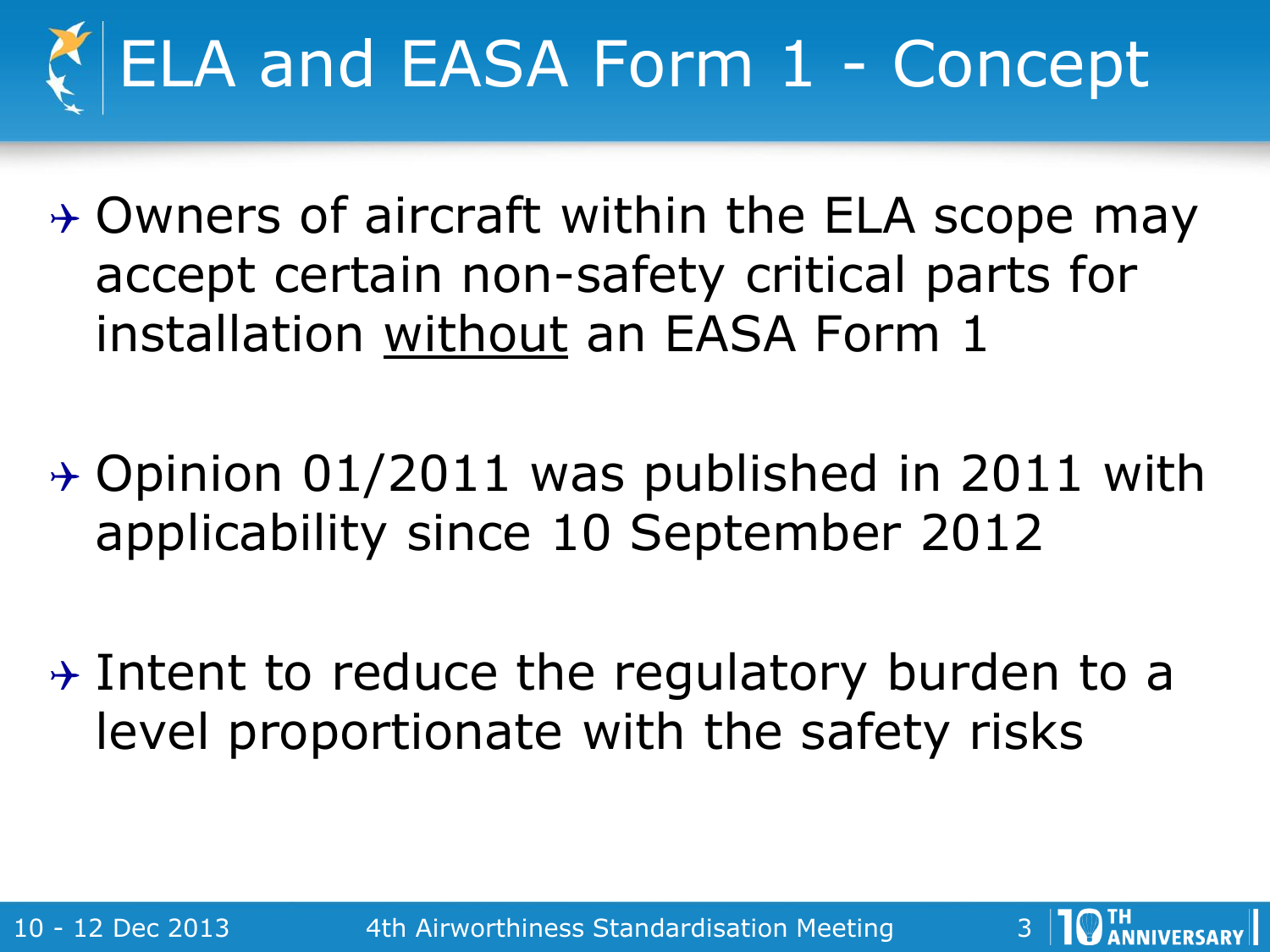

 $\rightarrow$  New Rulemaking task (21.026) to extend this concept to aircraft other than ELA with expected results from 2014 onwards

*Guidance material to be one of these results*

 $\rightarrow$  Lack of Acceptable Means of Compliance and Guidance Material (AMC) to support the new provisions in the rule

 $\rightarrow$  The Certification Memorandum provides that guidance

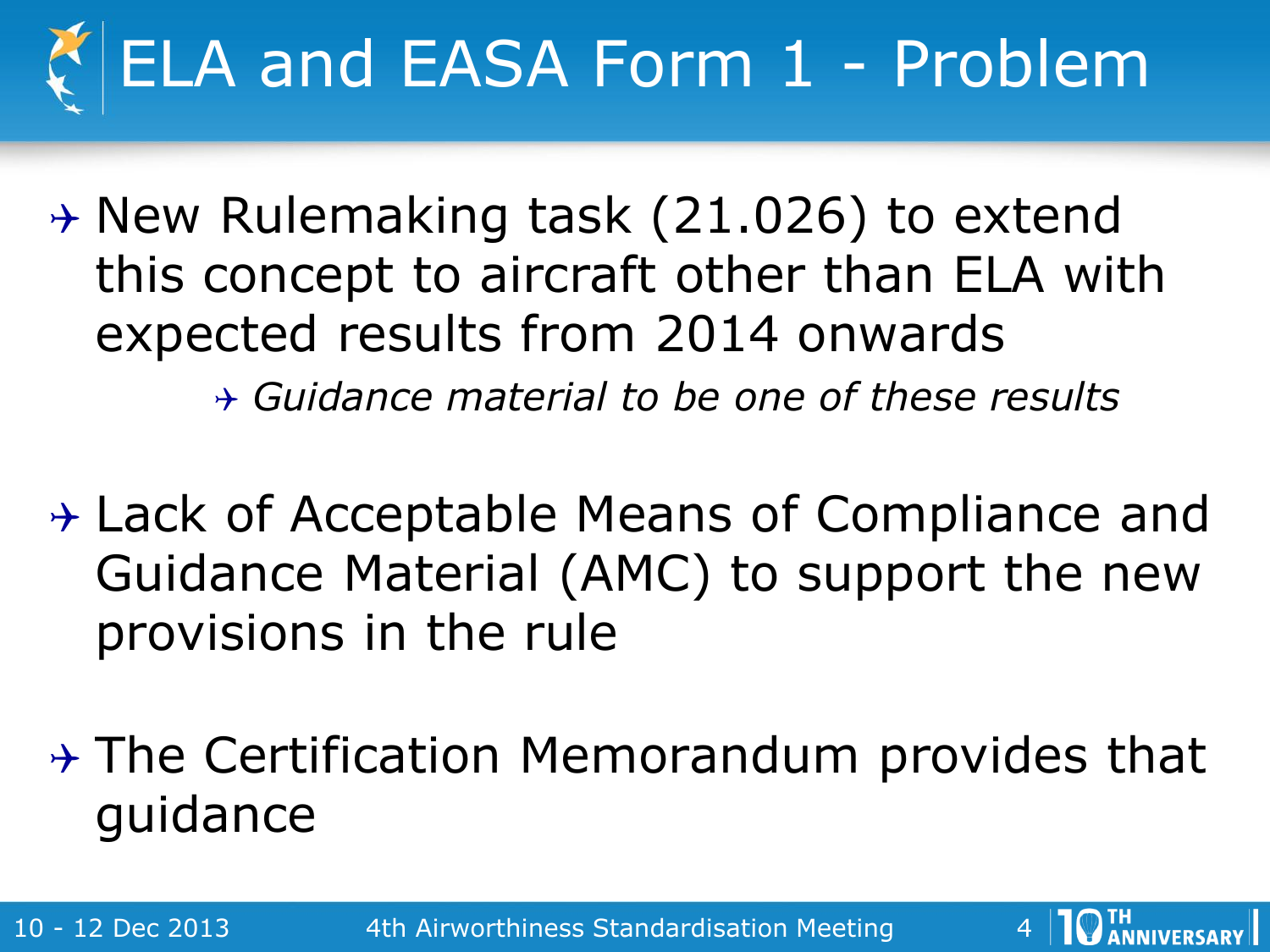

## Commission Regulation (EU) No 748/2012

- $\rightarrow$  21.A.307 (c) in the case of ELA1 or ELA2 aircraft, a part or appliance that is:
	- 1. not life-limited, nor part of the primary structure, nor part of the flight controls;
	- 2. manufactured in conformity to applicable design;
	- 3. marked in accordance with Subpart Q;
	- 4. identified for installation in the specific aircraft;
	- 5. to be installed in an aircraft for which the owner has verified compliance with the conditions 1 through 4 and has accepted responsibility for this compliance.

## → Commission Regulation (EU) No 593/2012

- $\rightarrow$  M.A.502(e), M.A.613, M.A.802(b)
- $+$  145.A.42 (a)6, 145.A.42(e), 145.A.50(d)

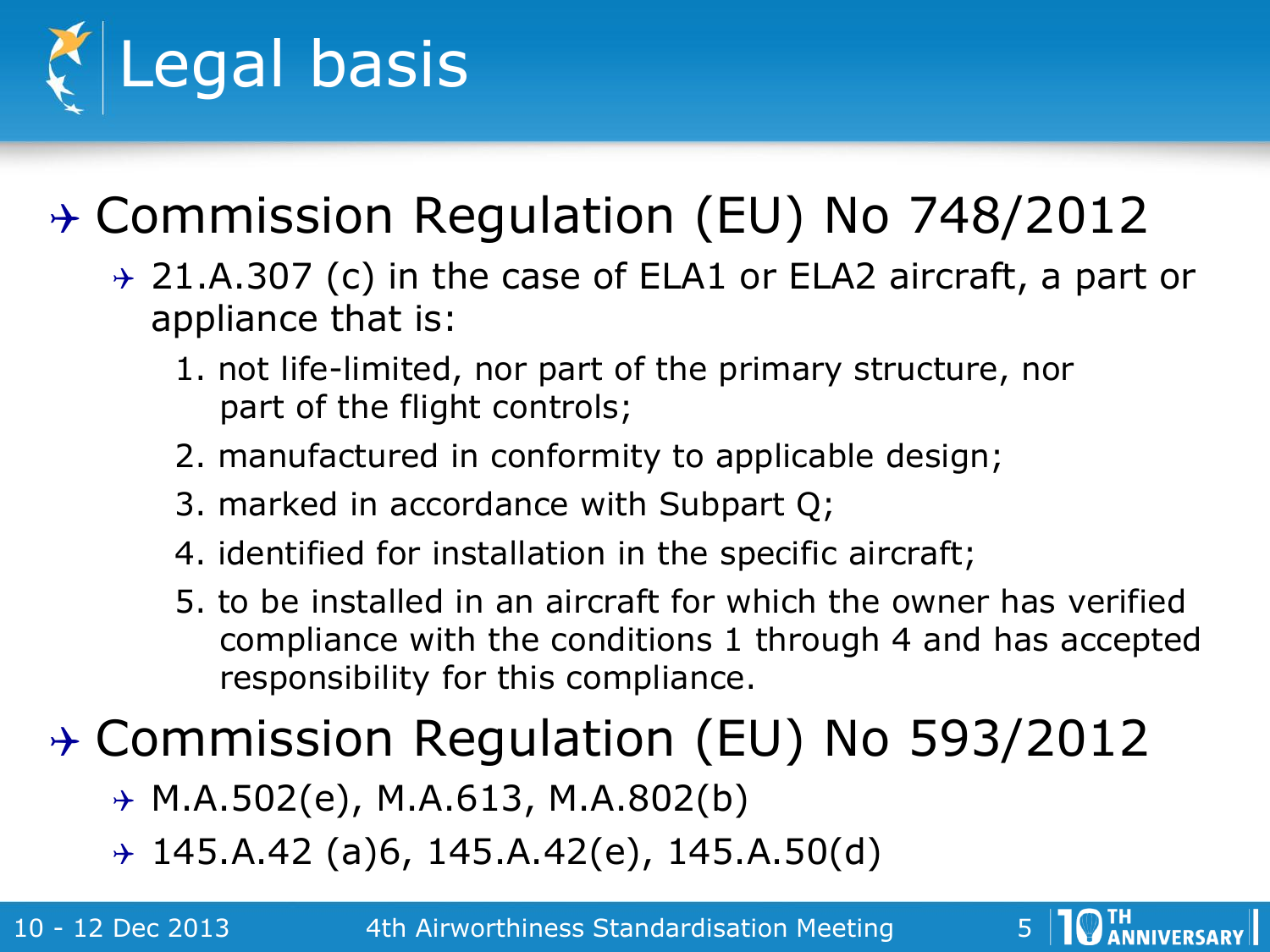

 $\rightarrow$  Aeroplane → 1200 kg MTOM or less \* Not complex motor-powered  $\rightarrow$  Sailplane or powered sailplane → 1200 kg MTOM or less  $\rightarrow$  Balloon  $\rightarrow$  3400 m<sup>3</sup> hot air or less  $+1050$  m<sup>3</sup> gas or less  $+300$  m<sup>3</sup> tethered gas or less  $\rightarrow$  Airship  $+4$  occupants  $\rightarrow$  3400 m<sup>3</sup> hot air  $+1000$  m<sup>3</sup> gas







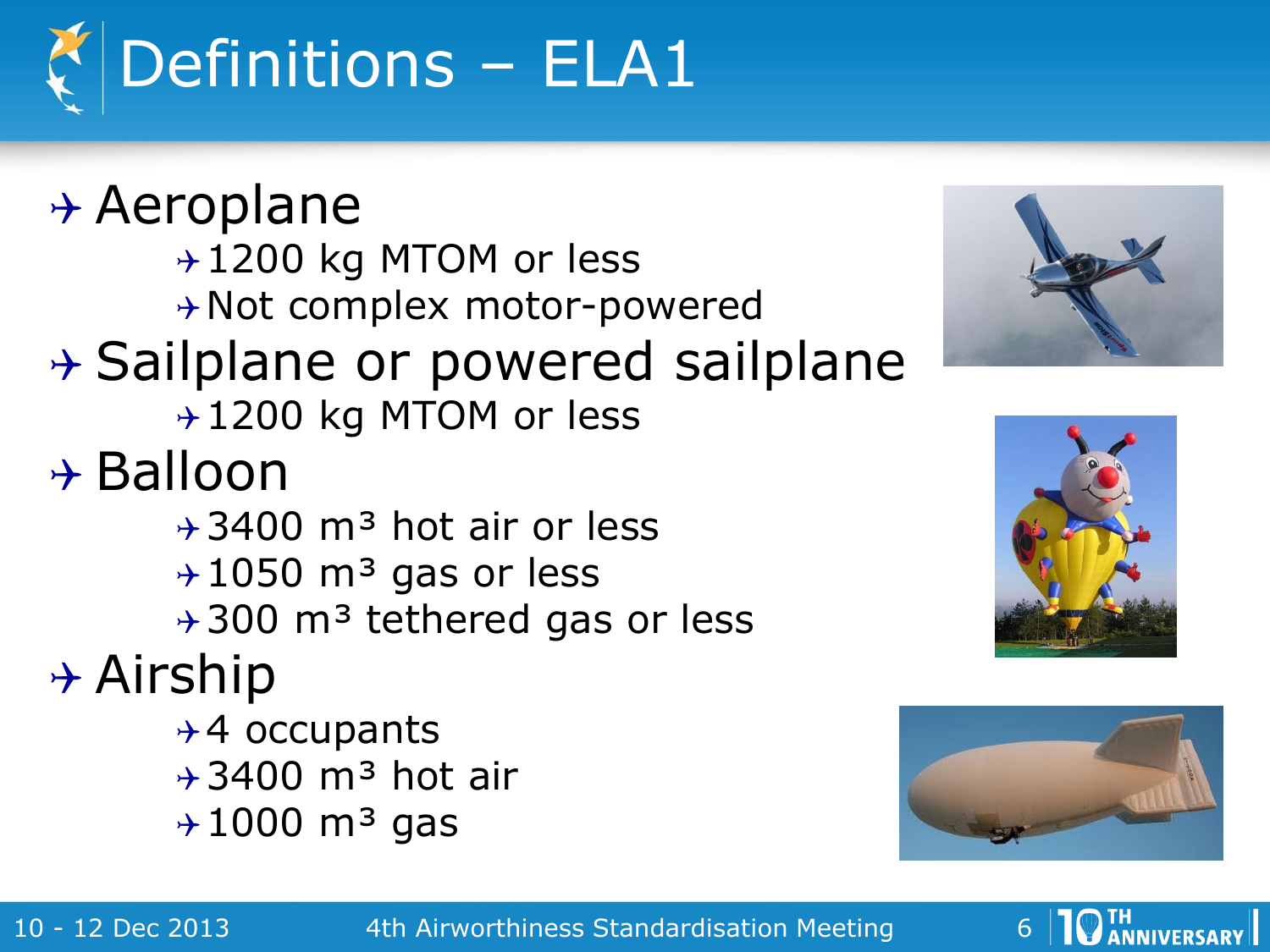

- $\rightarrow$  Aeroplane
	- → 2000 kg MTOM or less
	- $\rightarrow$  not complex motor-powered
- $\rightarrow$  Sailplane or powered sailplane
	- → 2 000 kg MTOM or less
- $\rightarrow$  Balloon
- $\rightarrow$  Hot air airship



- $\rightarrow$  Gas airship complying with all of the following characteristics:
	- $\rightarrow$  3 % maximum static heaviness,
	- $\rightarrow$  Non-vectored thrust (except reverse thrust),
	- $\rightarrow$  Conventional and simple design of structure, control system and ballonet system,
	- $\rightarrow$  Non-power assisted controls;
- $\rightarrow$  Very Light Rotorcraft

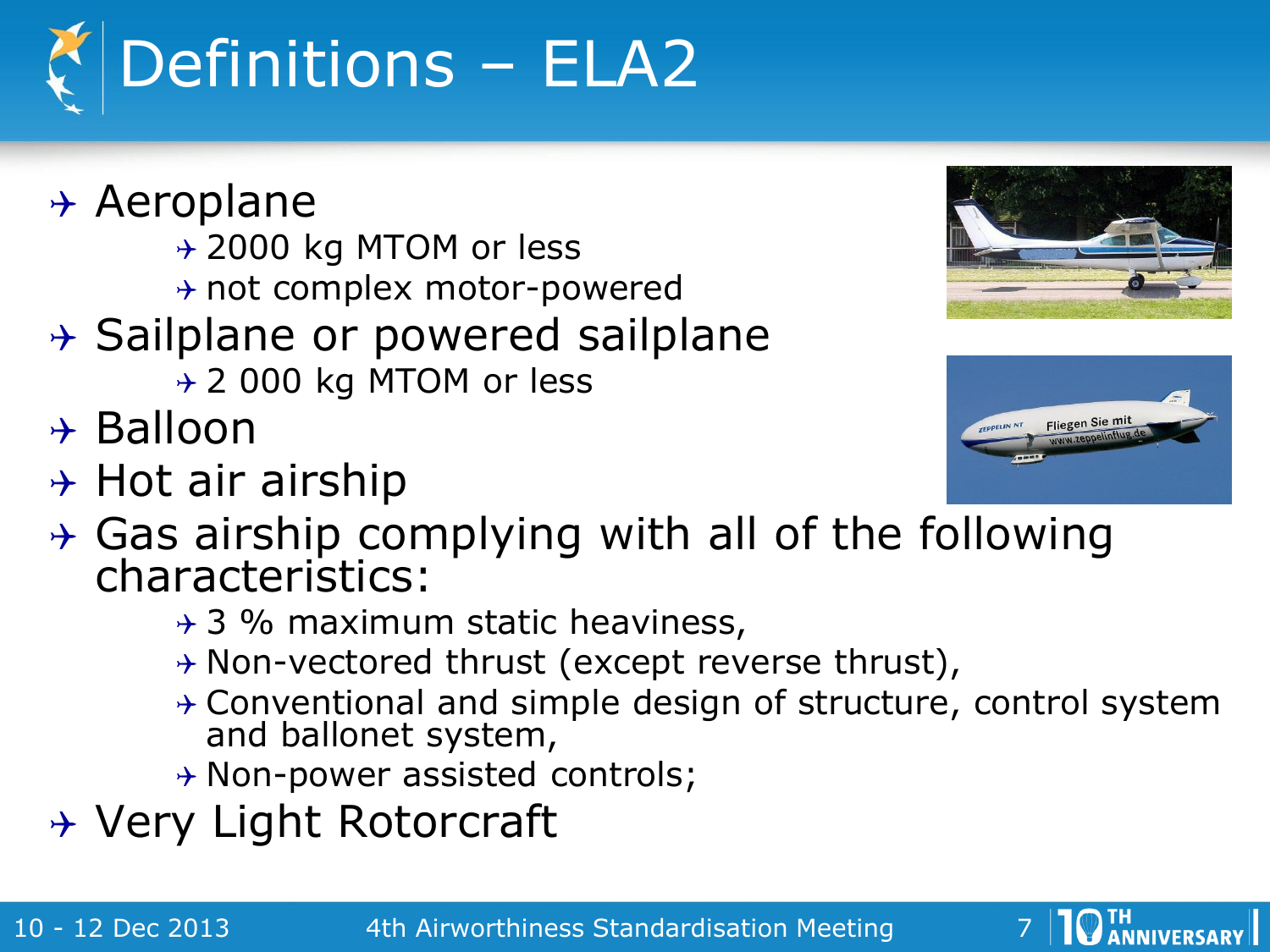

 $\rightarrow$  Eligibility for installation and maintenance of parts and appliances that fall within the scope and criteria defined by 21.A.307(c)

## EASA CM–21.A–K–001 dated 21 June 2013

 [http://easa.europa.eu/certification/certificati](http://easa.europa.eu/certification/certification-memoranda.php) [on-memoranda.php](http://easa.europa.eu/certification/certification-memoranda.php)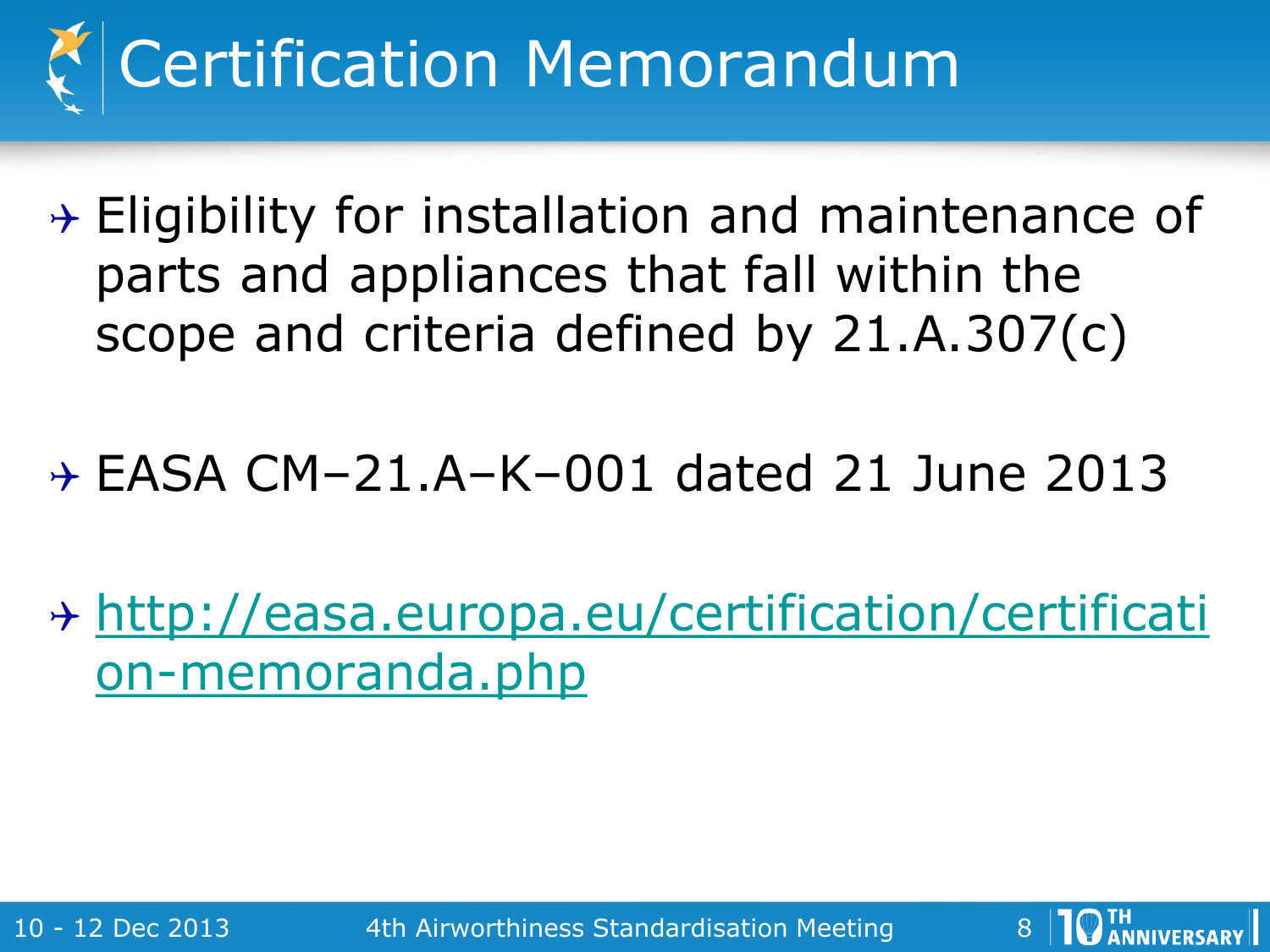

Parts and appliances without an EASA Form 1 can be considered acceptable for installation by the **owner of the aircraft** only when they are:

- 1. Not life-limited, nor part of the primary structure, nor part of the flight controls;
- 2. Manufactured in conformity to applicable design;
- 3. Marked in accordance with Subpart Q;
- 4. Identified for installation in the specific aircraft.
- 5. And when the owner has verified compliance with the above 4 conditions and has accepted responsibility for this compliance.

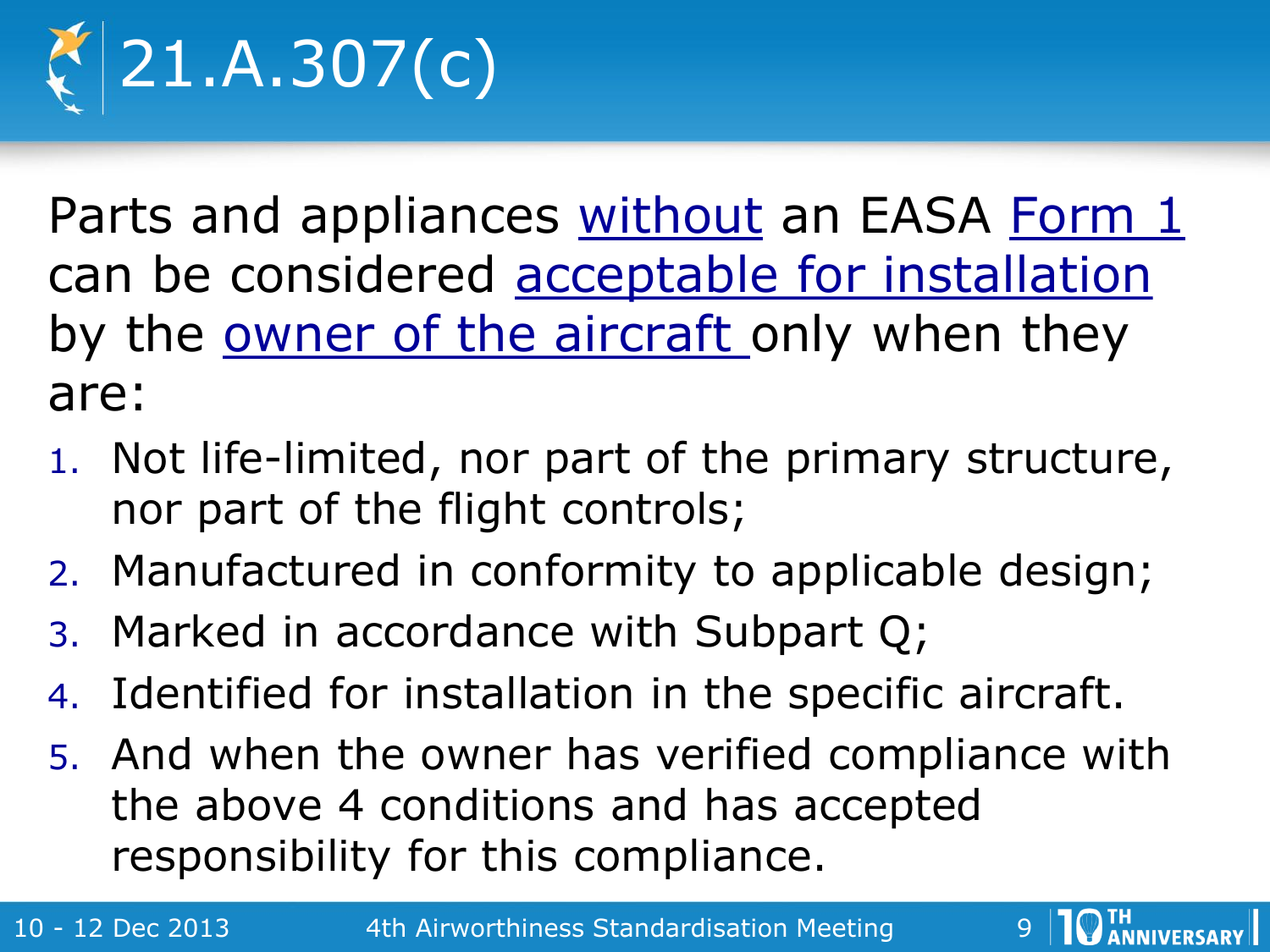

- $\rightarrow$  Data not readily available to the owner
- $\rightarrow$  Design Approval Holder documentation may contain some information
	- → TCDS, SB, STC, IPC, Maintenance Manual, Repair
- $\rightarrow$  Life-limited parts, normally listed in the Airworthiness Limitations Section of the AMM, or the AFM
- Consult
	- design approval holder Maintenance Organisation

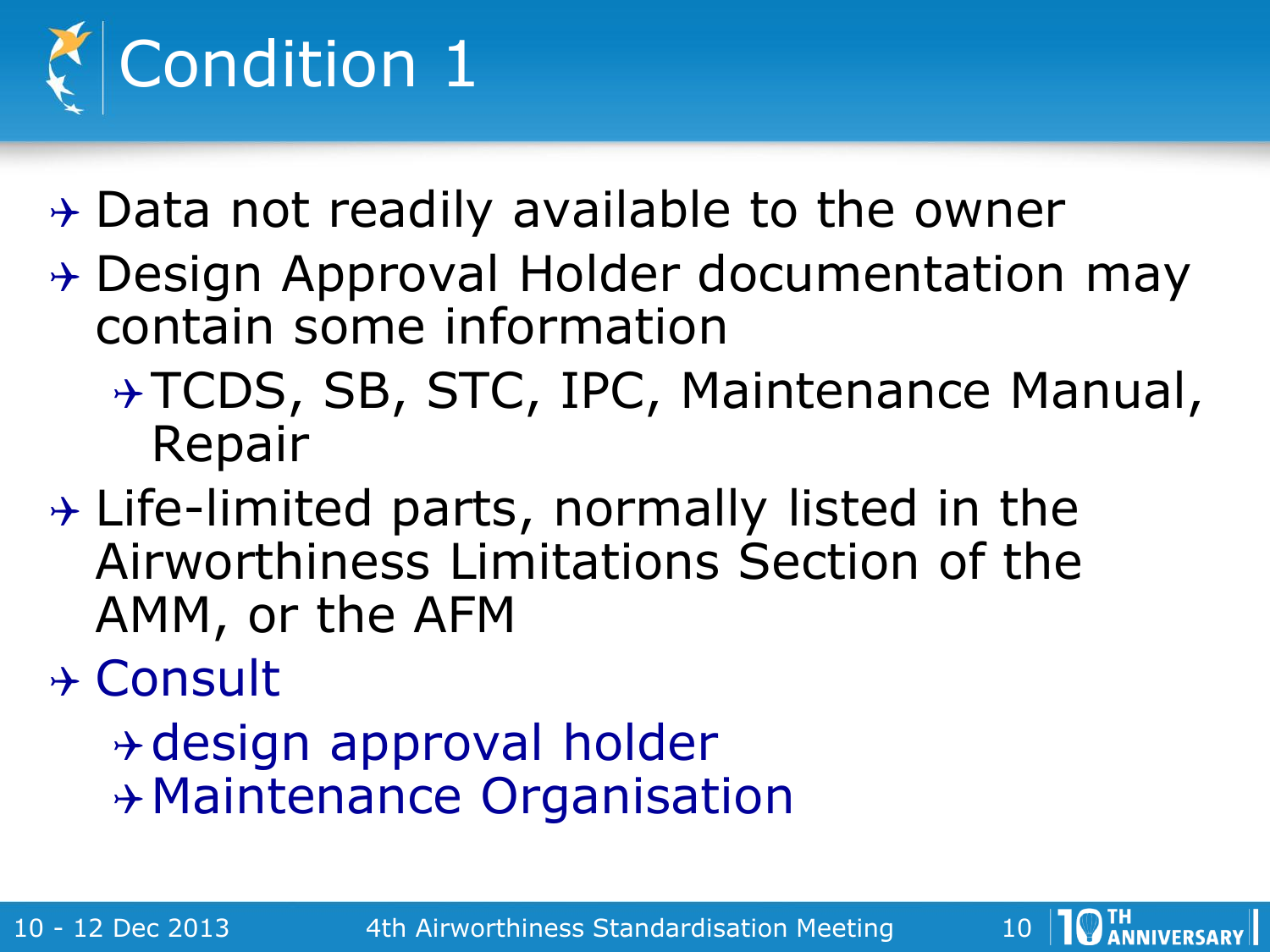

- $\rightarrow$  Original source/Original Equipment Manufacturer (OEM)
	- $\rightarrow$  may be a non-aviation vendor)
	- $\rightarrow$  identified by part number (or vendor code) in the product support documentation (IPC, CMM or SB)

#### $\rightarrow$  Fabricated parts

- $\rightarrow$  conformity with the applicable design data
- $\rightarrow$  data for manufacture and subsequent inspection in the product support documentation or provided by the design approval holder

### Consult

- $\rightarrow$  design approval holder
- $\rightarrow$  Maintenance Organisation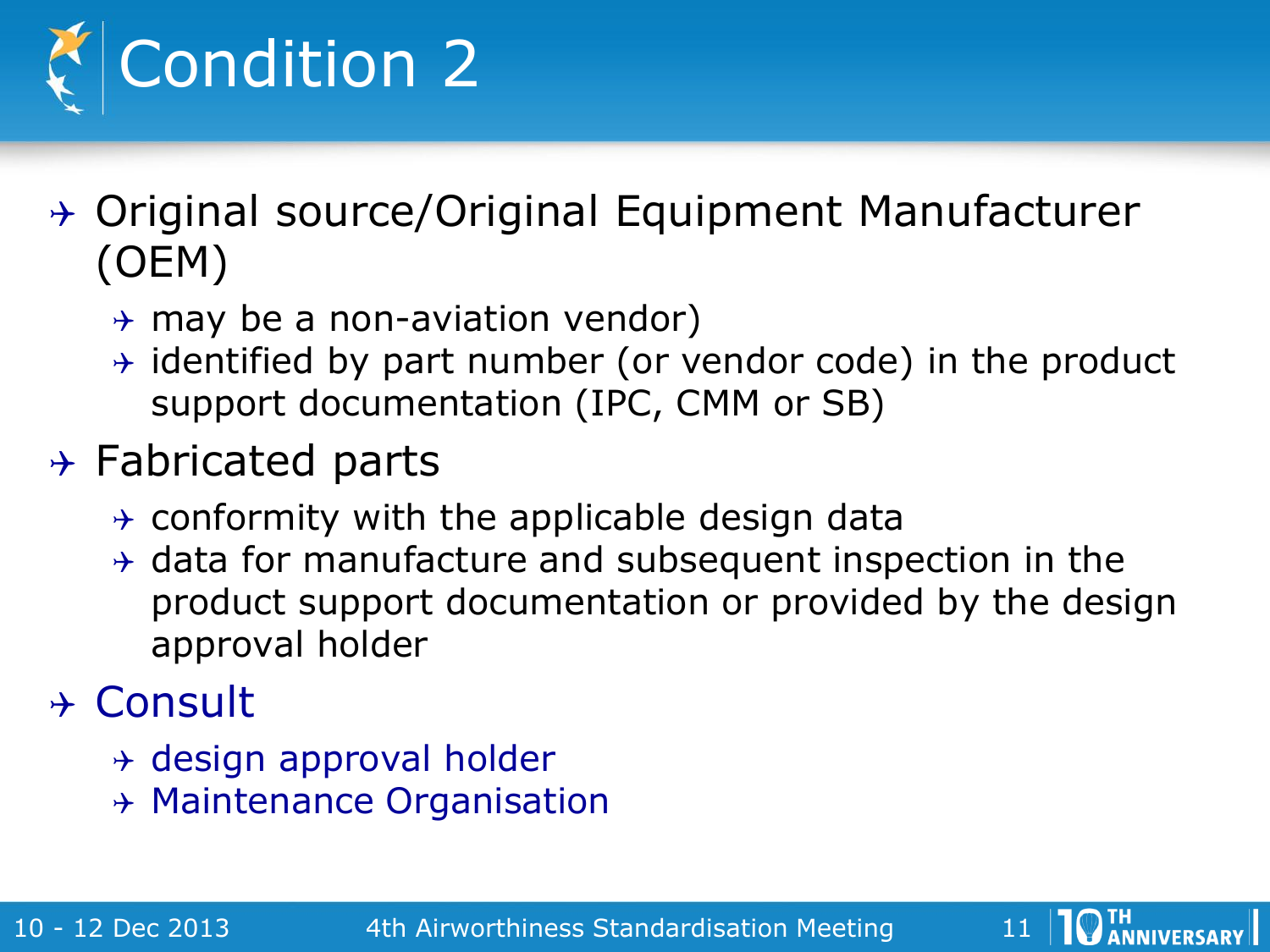

 $\rightarrow$  As for any other part or appliances it needs to be identified and marked for traceability purposes

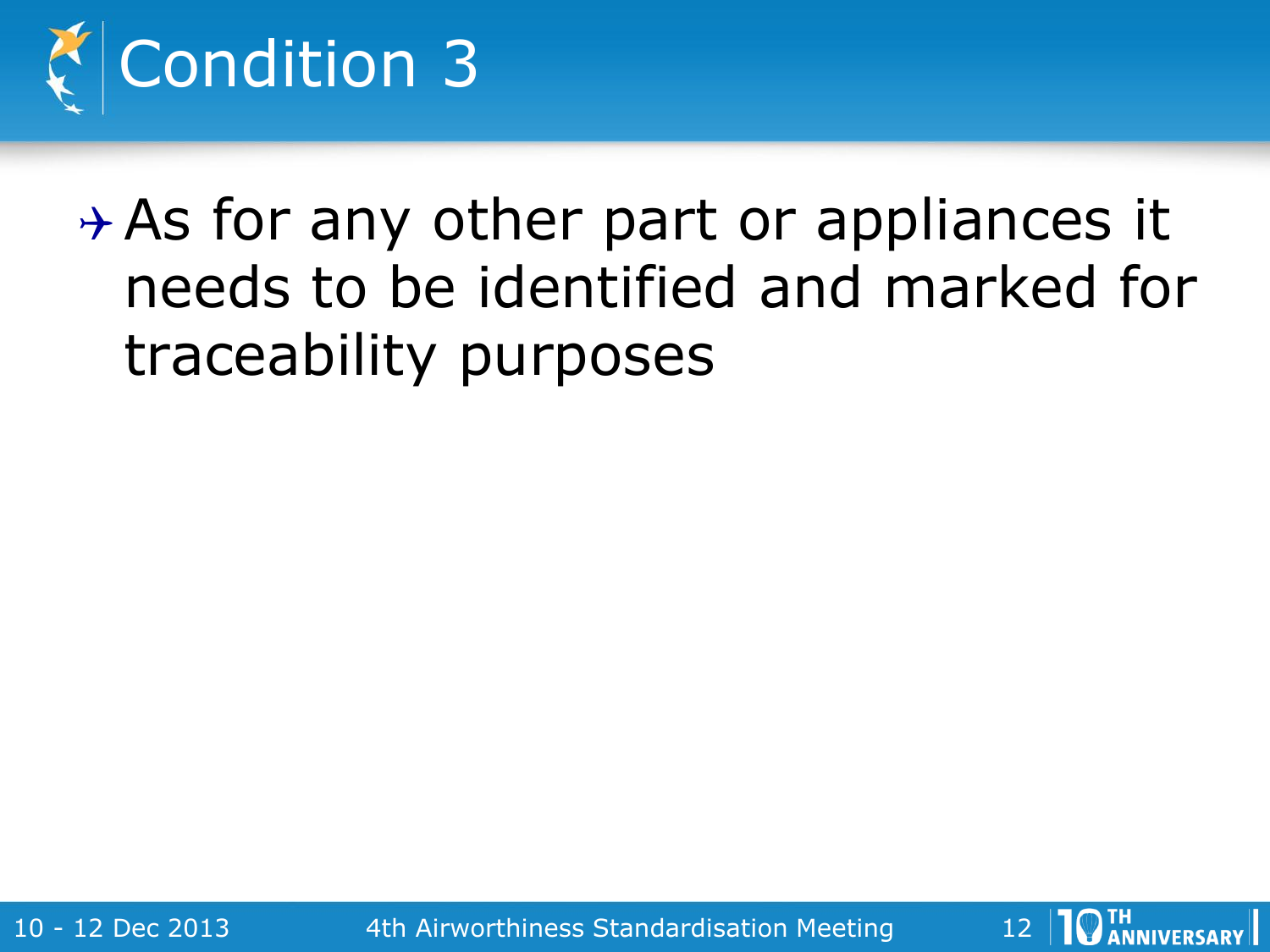

 $\rightarrow$  Record that the aircraft owner has accepted the part or appliance that came without an EASA Form 1 for installation in his/her aircraft

 $\rightarrow$  Log book entry, separate document

 $\rightarrow$  An example...

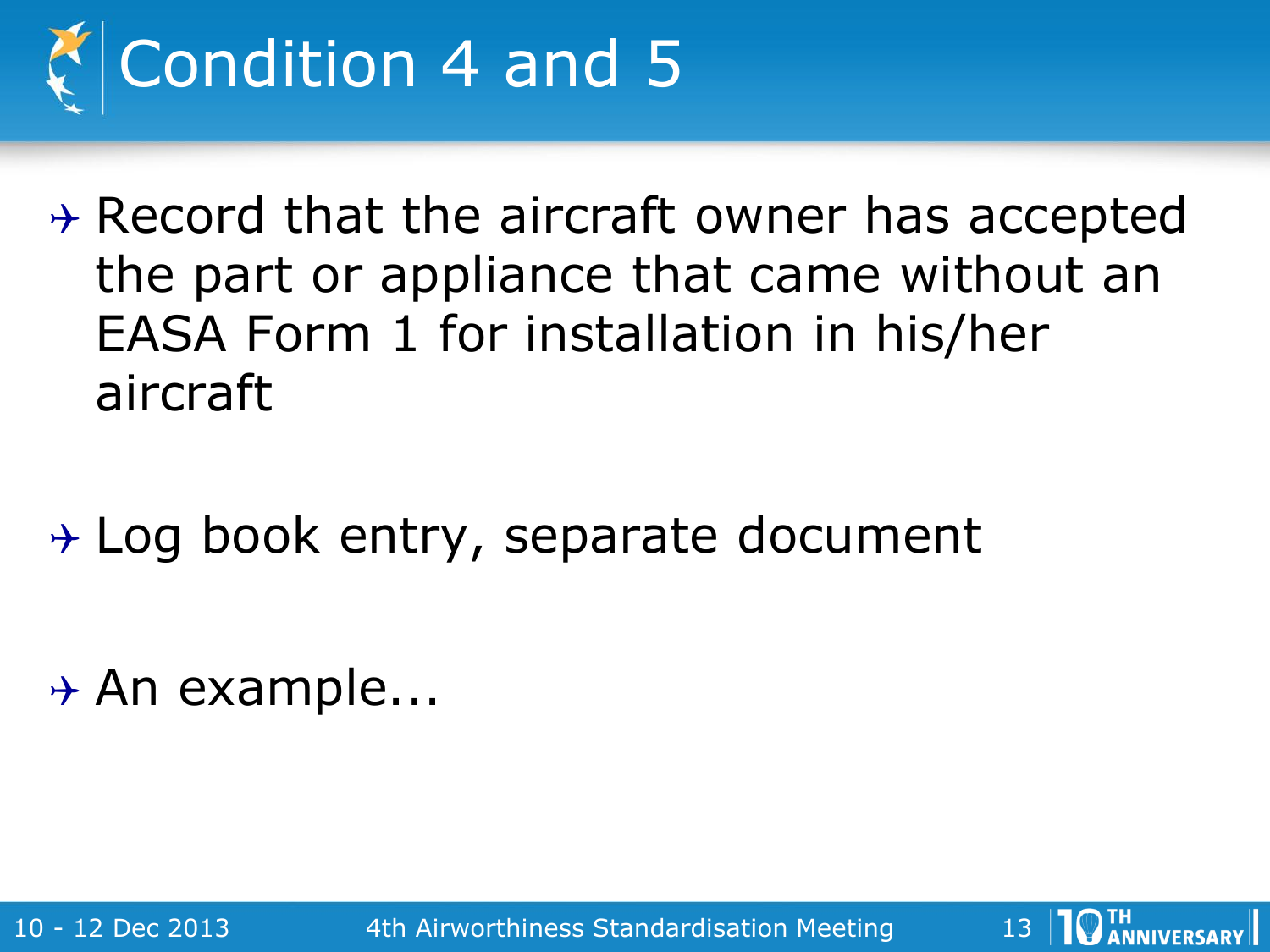

Parts list & Qualifying Statement

This maintenance record lists parts use during maintenance and records the aircraft owner acceptance of parts in accordance with Part 21 Reference 21.A.307(c).

|    | 'NO. |
|----|------|
| -- |      |

|  | Part No   | Description | Qty | Part release Ref.<br>(EASA Form 1 or<br>equivalent) | Aircraft owner<br>signature for part<br>acceptance<br>(See Ref 21.A.307(c)) |
|--|-----------|-------------|-----|-----------------------------------------------------|-----------------------------------------------------------------------------|
|  | AB1234-01 | Part A      |     | ZY9876                                              |                                                                             |
|  | AB5678-01 | Part B      |     | N/A                                                 | Owner                                                                       |
|  | Etc.      |             |     |                                                     |                                                                             |

#### Part 21 21.A.307(c) Release of parts and appliances for installation

The aircraft owner has verified and accepted the following responsibility for the parts identified by his/her signature in the table above:

- The parts comply with the 4 conditions of 21.A.307(c), and
- The parts are accepted for installation in his/her aircraft.

Owner Signed:

Date: dd/mm/yyyy

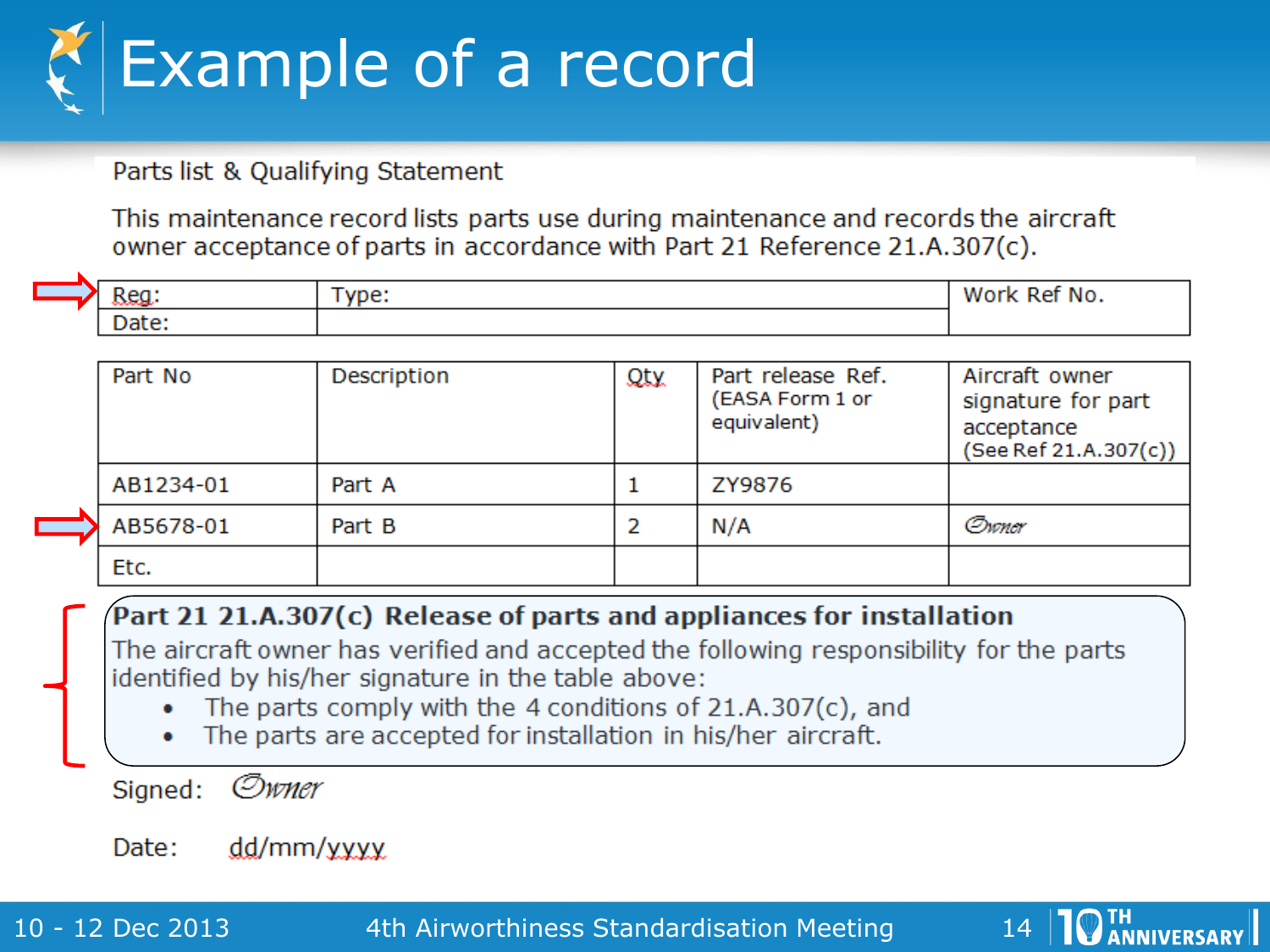











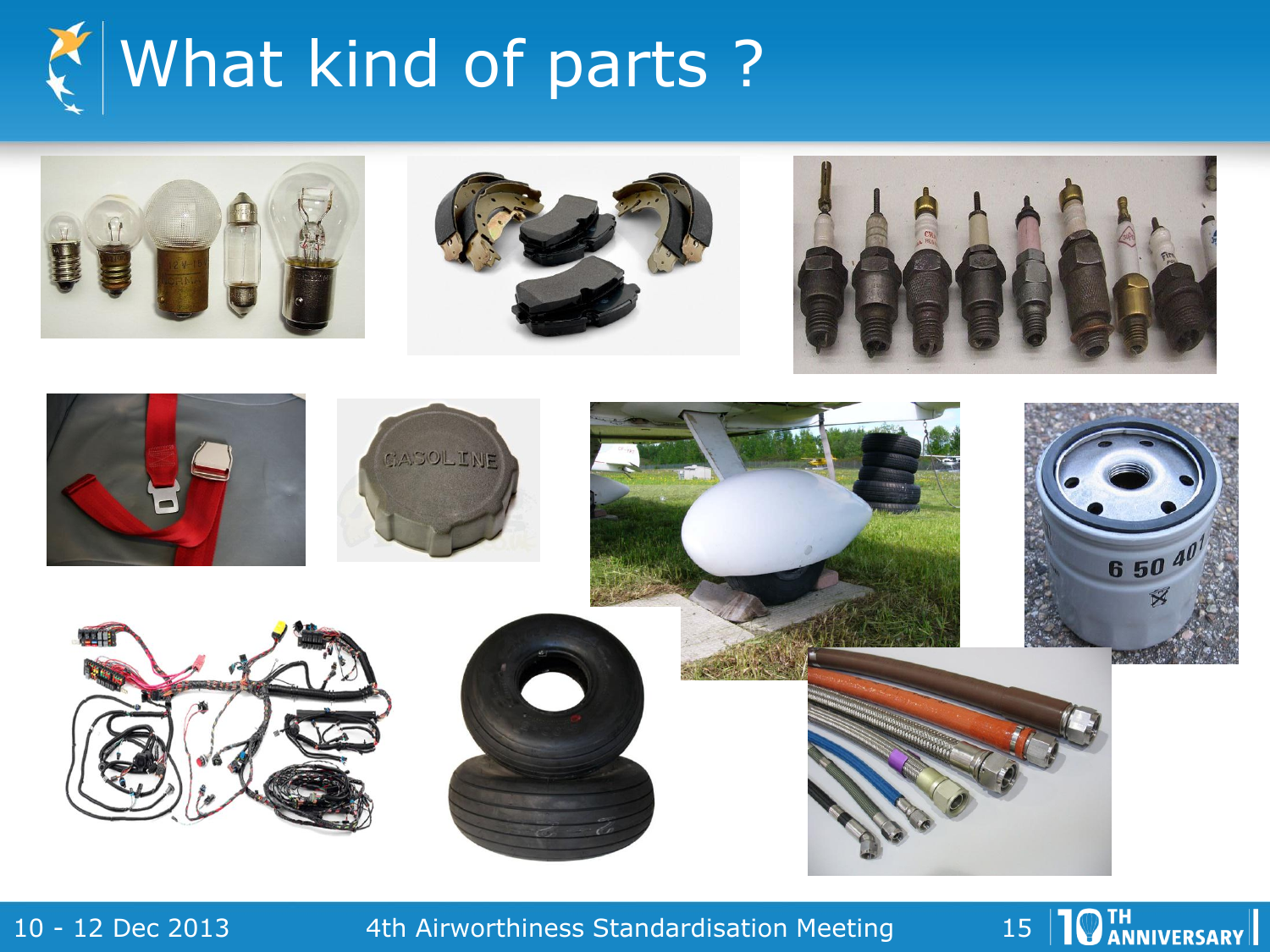

How to treat these parts and appliances...

- $\rightarrow$  They cannot be installed on another aircraft unless the owner of that other aircraft considered them as eligible for installation **145.A.42(e)**
- $\rightarrow$  The maintenance release of these parts with an EASA Form 1 is not permitted **M.A.502(e)**
- $\rightarrow$  The storage of these parts must be segregated or isolated from other items **145.A.42(a)6**

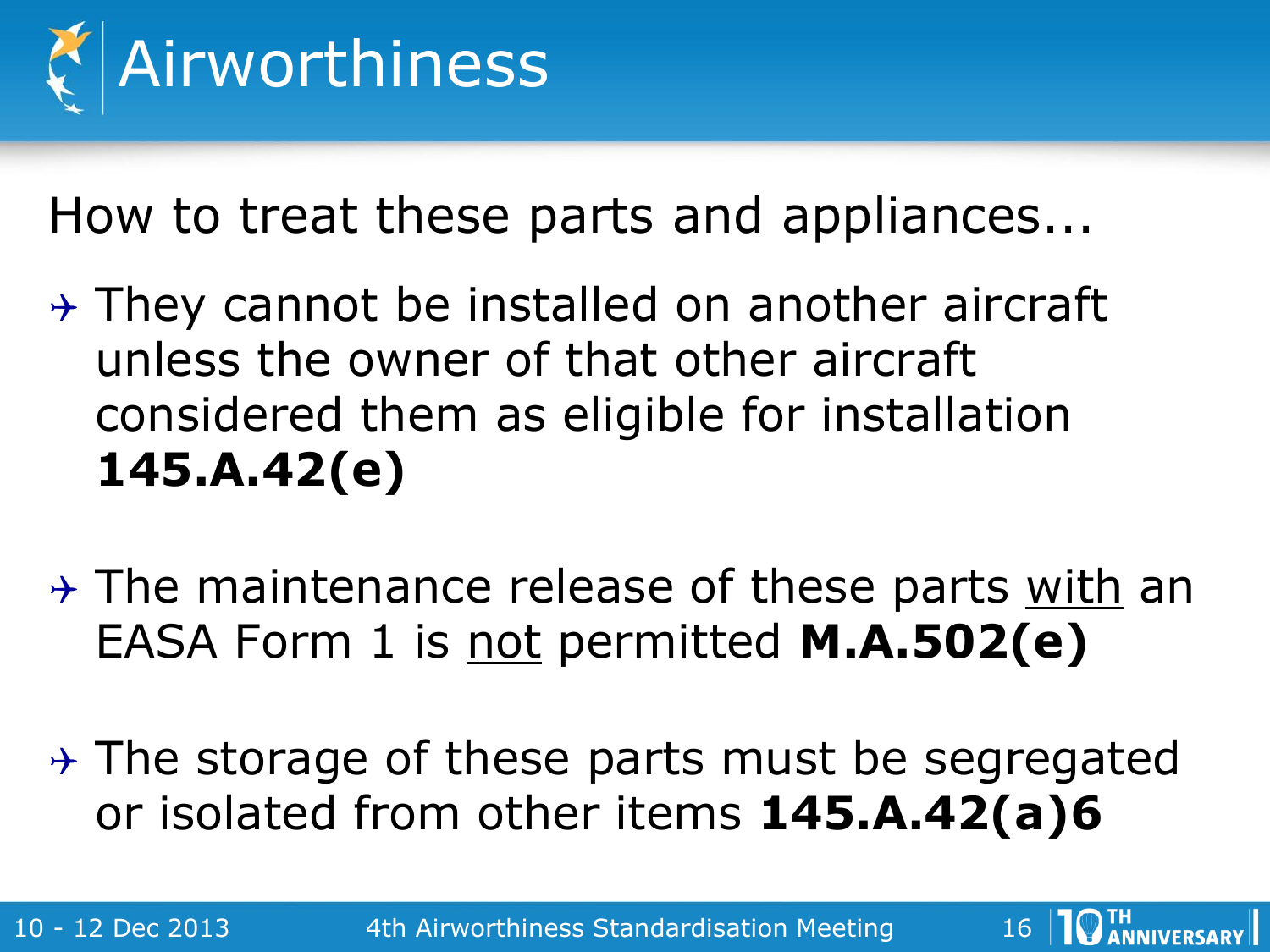

 $\rightarrow$  Not a way of making or accepting changes to the applicable design

- $\rightarrow$  Not transferable to another aircraft even if of the same type
- $\rightarrow$  Clearly identified in the aircraft records (log book, etc...)
- $\rightarrow$  The owner takes the responsibility to accept the installation on his/her aircraft